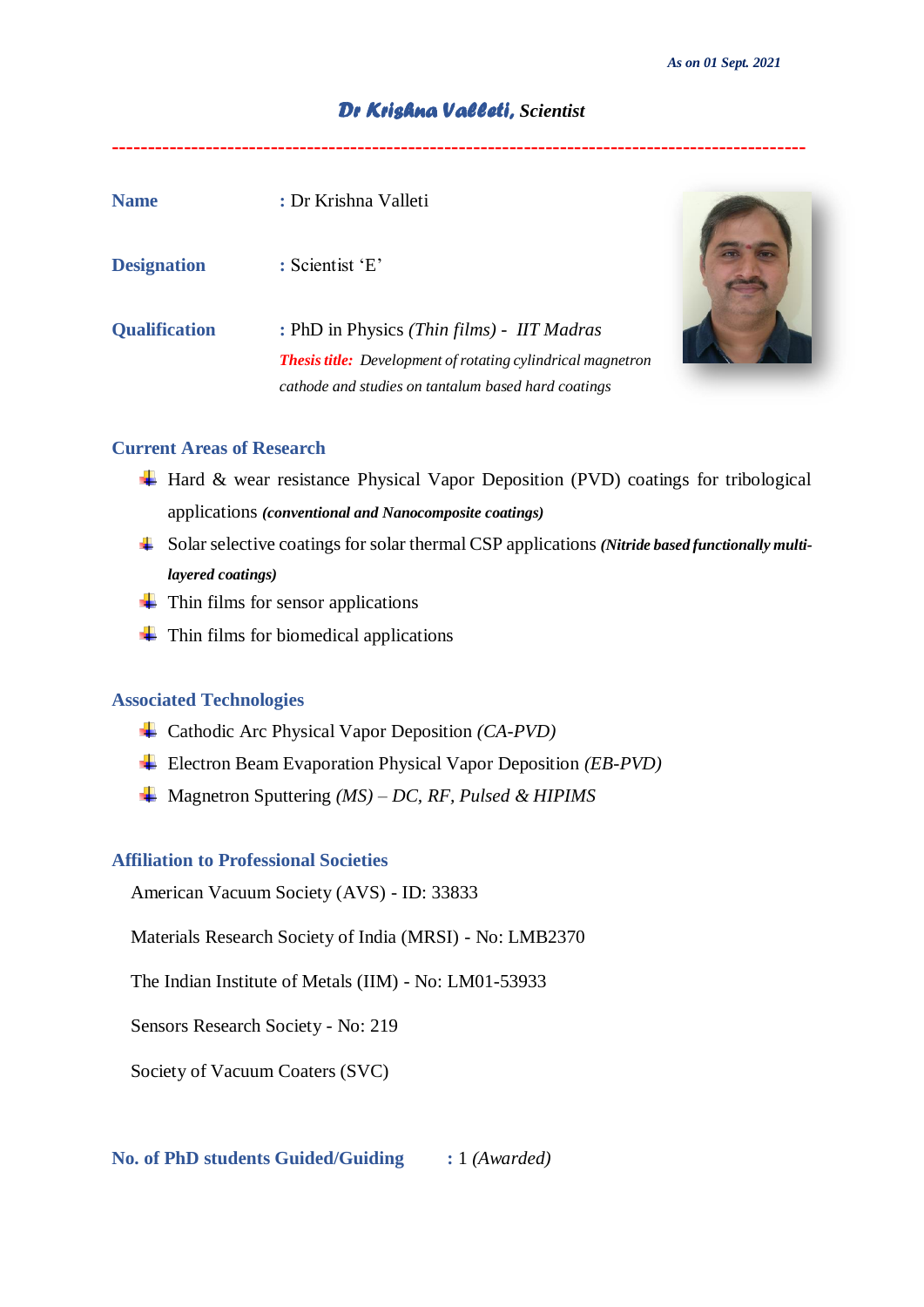| <b>No. of MTech Thesis Guided</b> | : 3      |
|-----------------------------------|----------|
| <b>No. of Trainees Guided</b>     | $\pm$ 18 |

### **Awards & Achievements**

- $\overline{\phantom{a} \bullet}$  Qualified in CSIR NET with fellowship, GATE & JEST 2003
- Received Best Poster Award at the SVC  $50<sup>th</sup>$  Anniversary Tech Con, Louisville, USA (2007) with a cash prize of \$ 200.

### **List of journal publications**

"The monolithic  $\alpha$ ,  $\beta$  crystal structural design of piezoelectric poly vinylidene fluoride (PVDF) polymer/fullerene based sensor array for the measurement of lung pressure" N. Manikandan, Krishna Valleti, K. Karupasamy, M. Divagar, Senthil Subramaniam, *Sensing and Bio-Sensing Research* 32 (2021) 100418

"Low Friction Coefficient Nanocomposite CrAlSiN/Gradient-CrAlSiCN Coatings for High Speed/Dry Machining Applications" Puneet C, Krishna Valleti, A Venu Gopal, *Journal of Manufacturing Science and Engineering* 143 (2021) 081013-1

"Cr-(CrN/TiAlN)m-AlSiN-AlSiO open-air stable solar selective coating for concentrated solar thermal power applications" Krishna Valleti, Smita G. Rao , Pooja Miryalkar , A. Sandeep, D. Srinivasa Rao, *Solar Energy Materials & Solar Cells* 215 (2020) 110634

"Microstructure and Wear of Cathodic Arc Physical Vapour Deposited TiAlN, TiCrN and n-TiAlN/a-Si3N4 Films" Manish Roy, S. Saha, and K. Valleti, *Defence Science Journal* 70 (2020) 656-663

"Optical and mechanical properties of Sol-gel prepared Titania (TiO2)–Silica (SiO2) mixed thin films 'as prepared at 300K' without any post heat treatment" B. M. Pratima, Krishna Valleti and A. Subrahmanyam, *Materials Research Express* 6 (2019) 026407

"Effect of Pulsed Biasing on the Droplet Formation and the Properties of Cylindrical Cathodic Arc–Grown Erosion-Resistant TiN Coatings" Krishna Valleti, K. Sai Jyotheender and D. Srinivasa Rao*, Tribology Transactions*, Volume 62(1) (2019): 88

"CrAlSiN nanocomposite thin films for high-speed machining applications" Puneet C, Krishna Valleti, A. Venu Gopal & S. V. Joshi, *Materials and Manufacturing Processes*, Volume 33 Issue 4 (2018): 371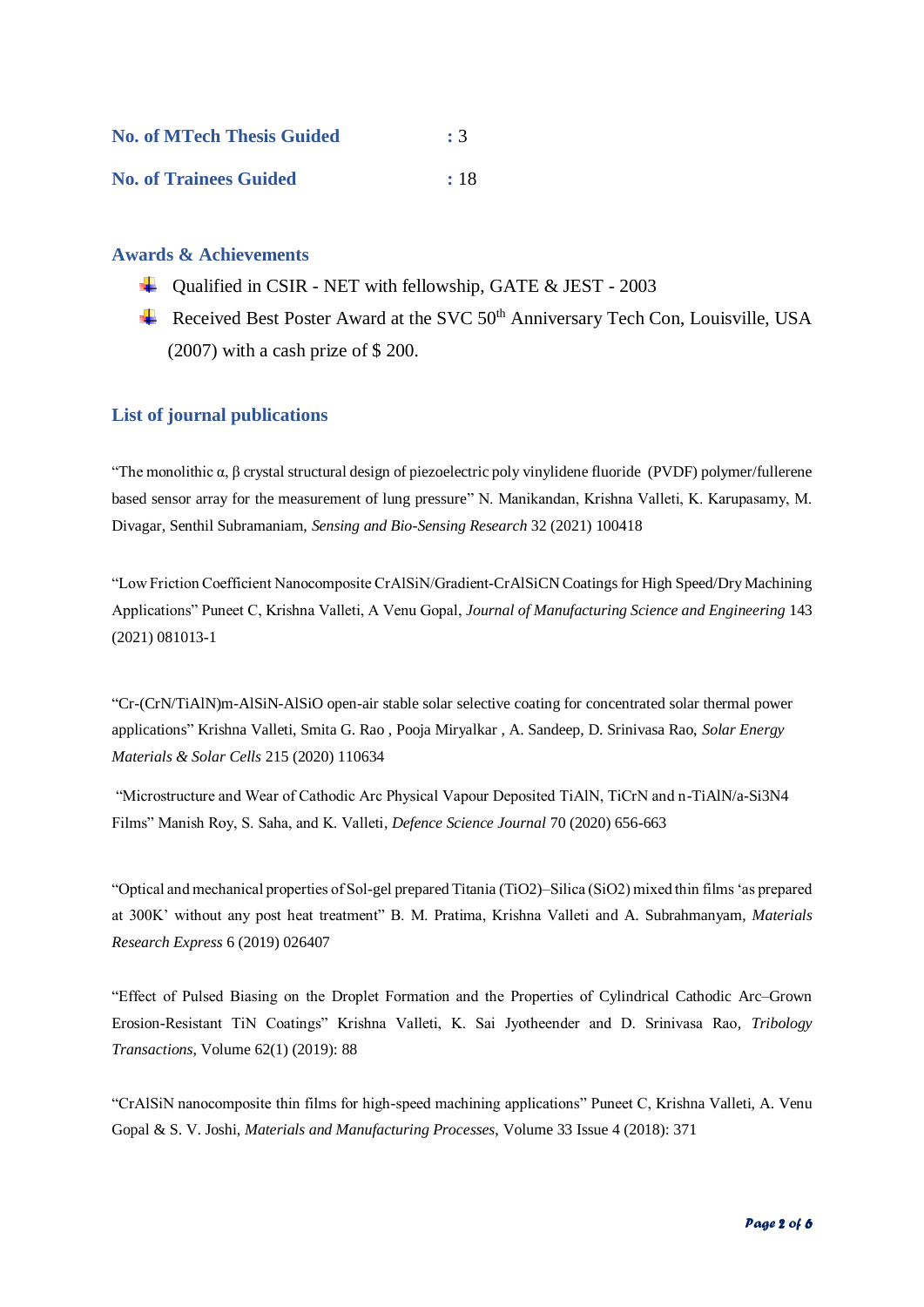"Influence of surface preparation on the tool life of cathodic arc PVD coated twist drills" Puneet C, Krishna Valleti, A. Venu Gopal, *Journal of Manufacturing Processes* 27 (2017): 233

"Studies on cathodic arc PVD grown TiCrN based erosion resistant thin films" Krishna Valleti, Puneet C, Rama Krishna L, and Shrikant V. Joshi, *Journal of Vacuum Science & Technology A* 34, 041512 (2016)

"High temperature stable solar selective coatings by cathodic arc PVD for heat collecting elements" Krishna Valleti, D. Murali Krishna, P. Mohan Reddy, Shrikant V. Joshi, *Solar Energy Materials and Solar Cells* 145 (2016):447

**"**Effect of microstructure and phase constitution on mechanical properties of Ti1−xAlxN coatings" Sai Pramod Pemmasani, Krishna Valleti, Ravi C. Gundakaram, Koteswararao V. Rajulapati, Ramakrishna Mantripragada, Suresh Koppoju, Shrikant V. Joshi, *Applied Surface Science* 313 (2014): 936

["Functional multi-layer nitride coatings for high temperature solar selective applications"](http://www.scopus.com/record/display.url?eid=2-s2.0-84896500798&origin=resultslist&sort=plf-f&src=s&st1=valleti+k&sid=B4BD2AB729DD72262DB98F188050CED5.f594dyPDCy4K3aQHRor6A%3a90&sot=b&sdt=b&sl=22&s=AUTHOR-NAME%28valleti+k%29&relpos=1&relpos=1&citeCnt=6&searchTerm=AUTHOR-NAME%28valleti+k%29) Krishna Valleti, D. Murali Krishna, S.V. Joshi, *Solar Energy Materials and Solar cells* 121 (2014): 14

"Characterization of multilayer nitride coatings by electron microscopy and modulus mapping" Sai Pramod Pemmasani, Koteswararao V. Rajulapati, M. Ramakrishna, Krishna Valleti, Ravi C. Gundakaram, Shrikant V. Joshi, *Materials Characterization* 81 (2013): 7

"Factors influencing properties of CrN thin films grown by cylindrical cathodic arc physical vapor deposition on HSS substrates" Krishna Valleti, C. Rejin, Shrikant V. Joshi, *Material Science and Engineering A* 545 (2012): 155

"Structure-property correlations in cathodic arc deposited TiAlN coatings" Sai Pramod Pemmasania, Krishna Valleti, M. Ramakrishna, K.V. Rajulapati, Ravi C. Gundakaram, S.V. Joshi, *Material Science For*um 702-703 (2012)

"Influence of substrate temperature and bias voltage on properties of chromium nitride thin films deposited by cylindrical cathodic arc deposition" Krishna Valleti, A. Jyothirmayi, M. Ramakrishna and S. V. Joshi, *Journal of Vacuum Science and Technology A* 29 (2011): 051515

"Processing – Structure – Property relationships in electron beam physical vapor deposited yttria stabilized zirconia coatings" D. Srinivasa Rao, Krishna Valleti, S. V. Joshi, G. Ranga Janardhan, *Journal of Vacuum science and Technology A* 29 (2011): 031501-1

"Studies on hard TaN thin film deposition by R C-Mag technique" Krishna Valleti, *Journal of Vacuum Science and Technology A* 27 (2009): 626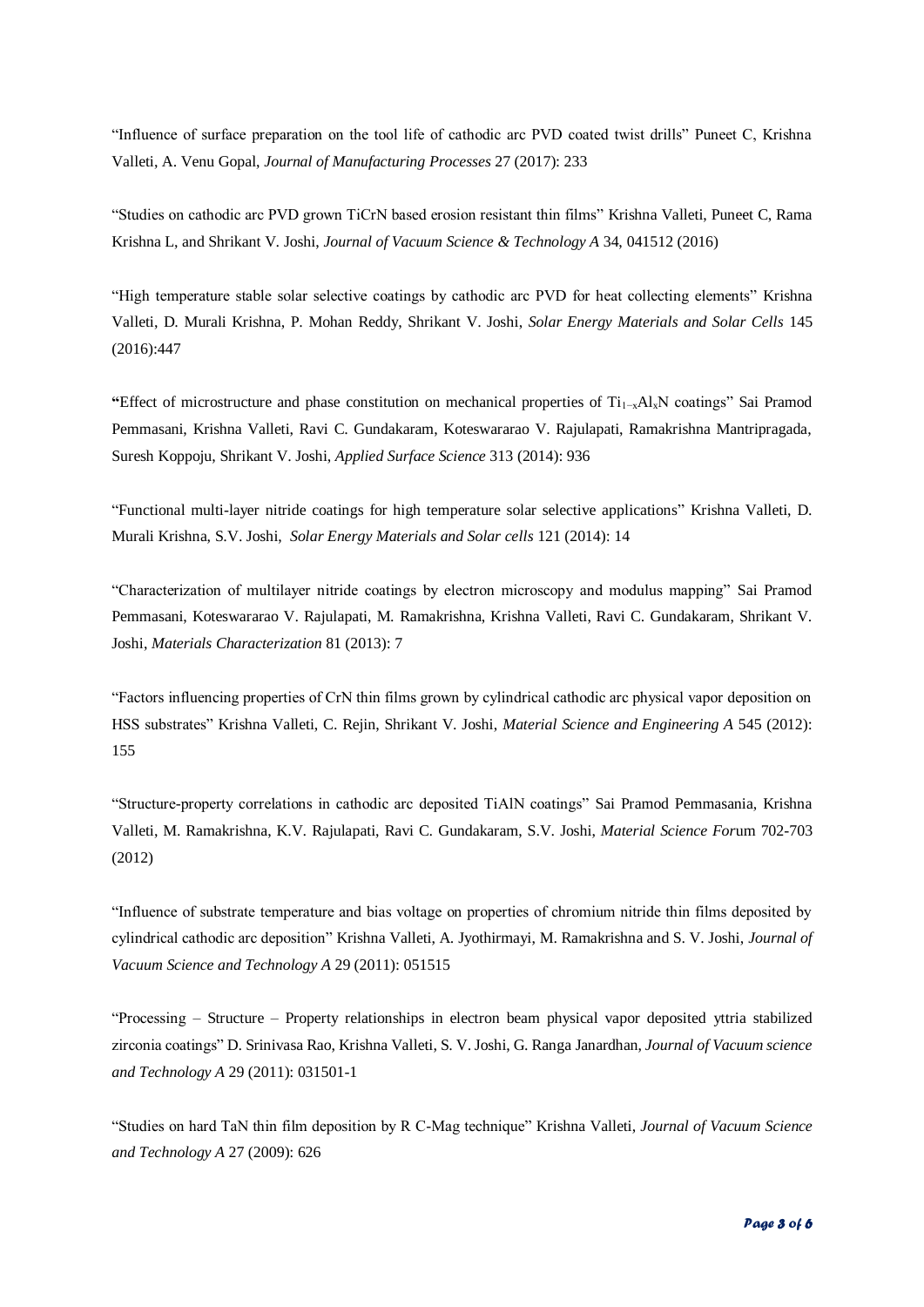"Studies on phase dependent mechanical properties of DC magnetron sputtered TaN thin films: Evaluation of super hardness in orthorhombic Ta4N phase". Krishna Valleti, A. Subrahmanyam, Shrikant V. Joshi, A. R. Phani, M. Passacantando and S. Santucci*. Journal of Physics D: Applied Physics* 41 (2008): 045409

"Growth of nanocrystalline near α-phase Tantalum thin films at room temperature using cylindrical magnetron cathode". Krishna Valleti, A. Subrahmanyam and Shrikant V. Joshi. *Surface & Coatings Technology* 202 (2008): 3325.

"The effect of arc suppression on the physical properties of Low temperature DC magnetron sputtered tantalum thin films". A. Subrahmanyam, Krishna Valleti, Shrikant V. Joshi, and G. Sundararajan. *Journal of Vacuum Science and Technology A* 25 (2007): 378

"Pulsed DC magnetron sputtered tantalum nitride hard coatings for tribological applications". Aditya Aryasomayajula, Krishna Valleti, Subrahmanyam Aryasomayajula, Deepak G. Bhat. *Surface & Coatings Technology* 201 (2006): 4401.

### **List of patents**

"An improved solar selective multi-layer coating and a method of depositing the same" **Indian Patent No: 303791, Grant date: 30/11/2018**

"Improved cylindrical magnetron cathode and a process for depositing thin films on surfaces using the said cathode" **Indian Patent No: 320582, Grant date: 16/09/2019.**

#### **Conference proceedings**

"Cathodic Arc PVD grown thin films/coatings for strategic applications" International Conference on Advanced Materials and Processes for Defence Applications (ADMAT) September 23 – September 25 2019, Hyderabad, India.

"An endeavour to understand erosion failure mechanism in TiCrN coatings" 42nd ICMCTF Conference, April 20th – 24th 2015, San Diego, U.S.A.

"Influence of Composition and Architecture on Mechanical Properties of Cathodic Arc Deposited Ti-Al-N Coatings" 40th ICMCTF Conference, April 29th – May 3rd 2013, San Diego, U.S.A.

"Nanostructured Nitride Coatings for Improved Wear and Corrosion Resistance" International Conference on Nanoscience and Nanotechnology (ICONSAT 2012), Jan 21st -23rd 2012, Hyderabad, India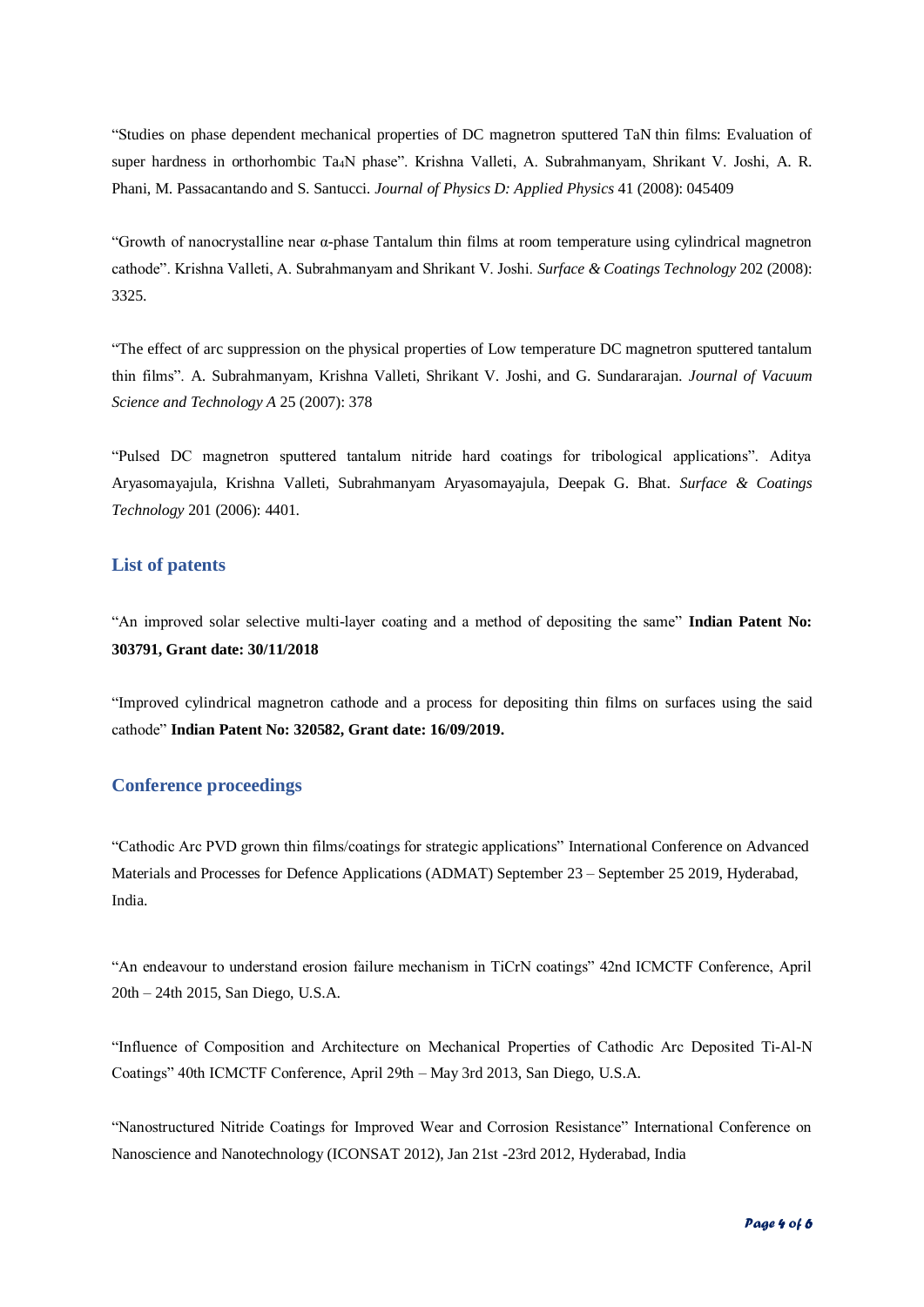"Implementation of C-CAPVD grown refractory metal nitride coatings for solar thermal applications" International Conference on Nanoscience and Technology 2012, January 20 –January 23, Hyderabad, India.

"Studies on pulsed rotating cylindrical magnetron sputtered tantalum thin films" 50th Annual Society of Vacuum Coaters (SVC) Technical Conference, April 28- May 3, 2007, Louisville, Kentucky, USA. "Received Best Poster Award"

"Effect of grain size on mechanical properties of Pulsed DC magnetron sputtered Tantalum thin films" Eighth International Conference on Nanostructured Materials, August 20-25, 2006, IISc Bangalore, INDIA.

"Studies on Pulsed DC magnetron sputtered Tantalum thin films for hard coating applications: Effect of substrate temperature" 5th international surface engineering congress during May 15-17, 2006, Seattle, Washington, USA.

### **List of sponsored projects**

"Development of tungsten fiber reinforced tungsten composite for plasma facing component" IPR, Gandhinagar  $-01.04.2021 - 31.03.2023.$ 

"Development and field demonstration of paddy straw-based briquetting plant for decentralized applications in state of Punjab", Project under CLEAN ENERGY RESEARCH INITIATIVE, DST Govt. of India – 01.07.2019 – 31.03.2022.

"Development of nanocomposite wear resistant coatings for machining tools used in machining of Boiler materials", Project under CLEAN ENERGY RESEARCH INITIATIVE, DST Govt. of India – 01.09.2018 to 31.08.2022 (Sub project under: *National centre for development of advanced materials and manufacturing processes for clean coal technologies for power applications*)

"Study on effect of different types of PVD coatings on the life and quality of the Minting dies and tools", MINT Govt. of India, Hyderabad – 01.04.2018 to 31.03.2020 (Completed)

"Development of protective coatings for compressor blades & vanes using cylindrical Cathodic Arc Physical Vapor Deposition technique", 3BRD Chandigarh (3BRD/ENG/TV3/TiN/01 Dated: 31 Oct 2016) – 01.01.2017 to 31.03.2018 (Completed)

"Design and development of open air compatible state-of-the-art solar selective coating for high temperature concentrated solar thermal power generation applications" project under SOLAR ENERGY RESEARCH INITIATIVE (SERI), DST – 03.07.2017 to 30.10.2020 (completed).